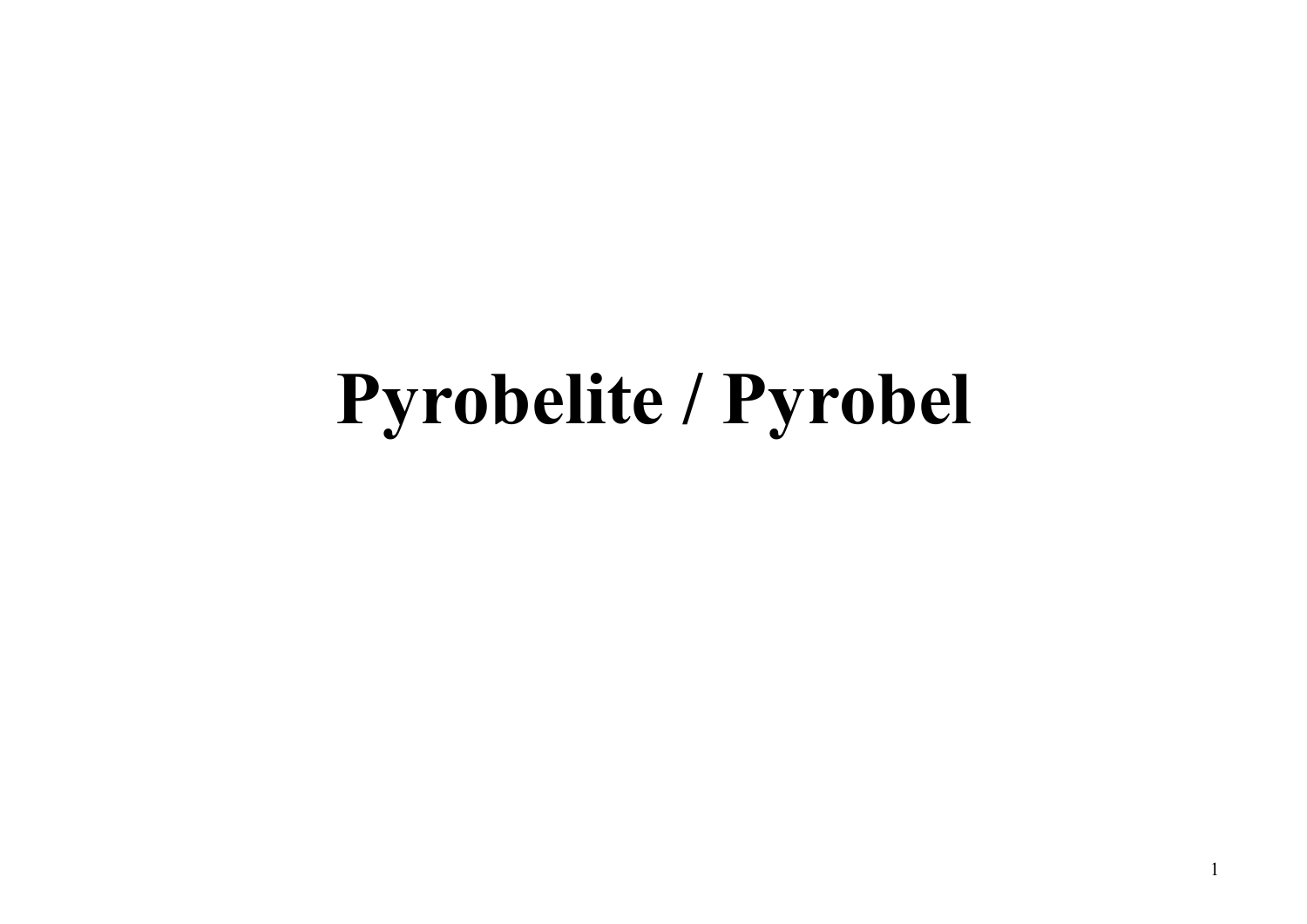

# CE

#### We **AGC Glass Europe Building Division**  Avenue Jean Monnet 4 - 1348 Louvain-la-Neuve - Belgium Tel.:  $+32 - (0) 2 409.30.00 - Fax$ :  $+32 - (0) 2 672.44.62$

Declare, under his sole responsibility, the following characteristics for the CE Marking of the glass products named **Pyrobelite**, intended to be used in buildings and construction works, following **EN 14449:2005 + AC:2005** 

|                   | ND W/4 V330 V4VZ V43Z V474 V497 V389 V0ZV V07Z V079 V749 V737 V701 V833 TV8V T139 T134 T173 T174 T234 T314 T3ZZ T343 T39V T39T T394 T390 T488 T043 T094 T7T7 T73V T8TZ Z33T Z8TZ |                     |                     |                      |                        |  |  |  |
|-------------------|----------------------------------------------------------------------------------------------------------------------------------------------------------------------------------|---------------------|---------------------|----------------------|------------------------|--|--|--|
|                   | <b>Pyrobelite</b> characteristics in:                                                                                                                                            | <b>AVCP</b> Systems | <b>Pyrobelite 7</b> | <b>Pyrobelite 10</b> | <b>Pyrobelite 9 EG</b> |  |  |  |
|                   | Resistance to fire (EN 13501-2)                                                                                                                                                  |                     | <b>EW30</b>         | EW30                 | EI20 / EW30            |  |  |  |
| 2.                | Reaction to fire (EN 13501-1)                                                                                                                                                    | 3, 4                | $A2 - s1$ , do      | $A2 - s1$ , do       | <b>NPD</b>             |  |  |  |
| $\overline{3}$ .  | External fire performances                                                                                                                                                       | 3, 4                | <b>NPD</b>          | <b>NPD</b>           | <b>NPD</b>             |  |  |  |
| $\overline{4}$ .  | Bullet resistance (EN 1063)                                                                                                                                                      |                     | <b>NPD</b>          | <b>NPD</b>           | <b>NPD</b>             |  |  |  |
| 5.                | Explosion resistance (EN 13541)                                                                                                                                                  |                     | <b>NPD</b>          | <b>NPD</b>           | <b>NPD</b>             |  |  |  |
| 6.                | Burglar resistance (EN 356)                                                                                                                                                      |                     | <b>NPD</b>          | <b>NPD</b>           | P <sub>2</sub> A       |  |  |  |
|                   | Pendulum body impact resistance (EN 12600)                                                                                                                                       |                     | 3B <sub>3</sub>     | 2B2                  | 1B1                    |  |  |  |
| 8.                | Resistance against sudden temperature change and temperature differentials                                                                                                       |                     | <b>NPD</b>          | <b>NPD</b>           | <b>NPD</b>             |  |  |  |
| $\overline{9}$ .  | Wind, snow, permanent and imposed load resistance                                                                                                                                |                     | <b>NPD</b>          | <b>NPD</b>           | <b>NPD</b>             |  |  |  |
| 10.               | Direct airborne sound reduction (EN 12758): $Rw(C;Ctr)$                                                                                                                          |                     | $34(0,-3)$          | $37(-1,-3)$          | $37(-1,-2)$            |  |  |  |
| 11.               | - U-value (EN $673$ )                                                                                                                                                            |                     | 5,6                 | 5,5                  | 5,5                    |  |  |  |
|                   | - Normal emissivity $\varepsilon_n$ coated side (EN 12898)                                                                                                                       |                     | <b>NPD</b>          | <b>NPD</b>           | <b>NPD</b>             |  |  |  |
| $1\overline{2}$ . | Light transmission/reflection (EN 410): $\tau_v / \rho_v / \rho_v'$                                                                                                              |                     | 88/8/8              | 87/8/8               | 86/8/8                 |  |  |  |
| 13.               | - Solar transmission/reflection/factor (EN 410): $\tau_e / \rho_e / \rho'_e$                                                                                                     |                     | 74/7/7              | 70/7/7               | 63/6/6                 |  |  |  |
|                   | - Solar factor: g                                                                                                                                                                |                     | 79                  | 76                   | 70                     |  |  |  |
| 14.               | Durability                                                                                                                                                                       |                     | <b>PASS</b>         | <b>PASS</b>          | <b>PASS</b>            |  |  |  |

NB 0074 0336 0402 0432 0474 0497 0589 0620 0672 0670 0740 0757 0761 0833 1080 1136 1154 1173 1174 1234 1314 1322 1343 1300 1301 1304 1306 1408 1643 1604 1717 1750 1812 2531 2812

Louvain La Neuve E. Ceriani Croise Cartes

19th of August 2021 Vice President Primary Glass Building & Industrial division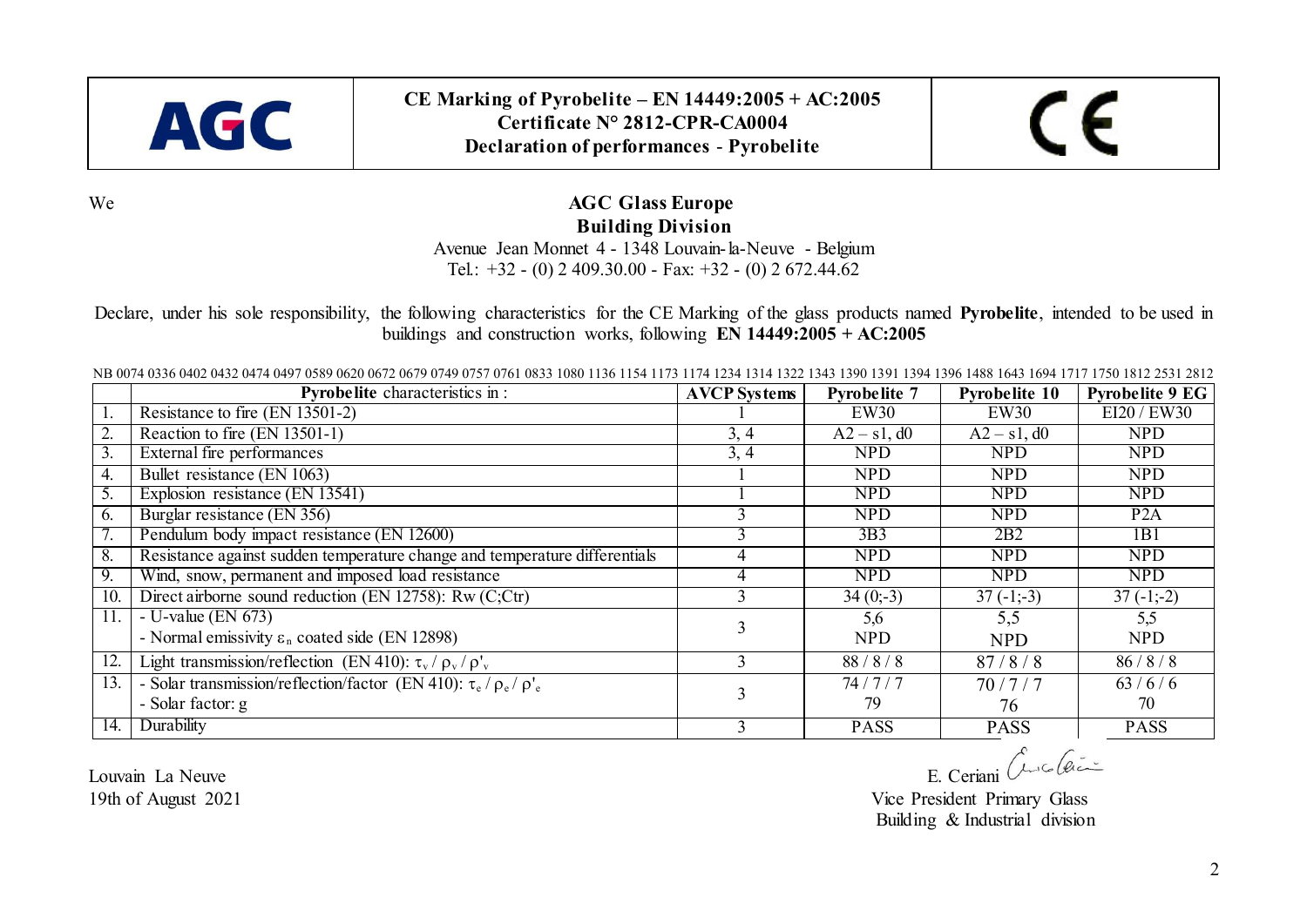

Building & Industrial division **CE Marking of Pyrobelite – EN 14449:2005 + AC:2005 Certificate N° 2812-CPR-CA0004 Declaration of performances** - **Pyrobelite** 

CE

We **AGC Glass Europe Building Division**  Avenue Jean Monnet 4 - 1348 Louvain-la-Neuve - Belgium Tel.: +32 - (0) 2 409.30.00 - Fax: +32 - (0) 2 672.44.62

Declare, under his sole responsibility, the following characteristics for the CE Marking of the glass products named **Pyrobelite**, intended to be used in buildings and construction works, following **EN 14449:2005 + AC:2005** 

NB 0074 0336 0402 0432 0474 0497 0589 0620 0672 0679 0749 0757 0761 0833 1080 1136 1154 1173 1174 1234 1314 1322 1343 1390 1391 1394 1396 1488 1643 1694 1717 1750 1812 2531 2812

|     | <b>Pyrobelite</b> characteristics in:                                        | <b>AVCP</b> Systems | <b>Pyrobelite 12</b> | <b>Pyrobelite 12 EG</b> |
|-----|------------------------------------------------------------------------------|---------------------|----------------------|-------------------------|
|     | Resistance to fire (EN 13501-2)                                              |                     | EI20 / EW60          | EI20 / EW60             |
| 2.  | Reaction to fire (EN 13501-1)                                                | 3, 4                | $A2 - s1$ , d0       | <b>NPD</b>              |
| 3.  | External fire performances                                                   | 3, 4                | <b>NPD</b>           | <b>NPD</b>              |
| 4.  | Bullet resistance (EN 1063)                                                  |                     | <b>NPD</b>           | <b>NPD</b>              |
| 5.  | Explosion resistance (EN 13541)                                              |                     | <b>NPD</b>           | <b>NPD</b>              |
| 6.  | Burglar resistance (EN 356)                                                  |                     | <b>NPD</b>           | P2A                     |
|     | Pendulum body impact resistance (EN 12600)                                   |                     | 2B2                  | 1B1                     |
| 8.  | Resistance against sudden temperature change and temperature differentials   | 4                   | <b>NPD</b>           | <b>NPD</b>              |
| 9.  | Wind, snow, permanent and imposed load resistance                            | 4                   | <b>NPD</b>           | <b>NPD</b>              |
| 10. | Direct airborne sound reduction (EN 12758): $Rw(C;Ctr)$                      | 3                   | $36(-1,-3)$          | $38(-1,-3)$             |
| 11. | $-$ U-value (EN 673)                                                         |                     | 5,5                  | 5,4                     |
|     | - Normal emissivity $\varepsilon_n$ coated side (EN 12898)                   |                     | <b>NPD</b>           | <b>NPD</b>              |
| 12. | Light transmission/reflection (EN 410): $\tau_{v}$ / $\rho_{v}$ / $\rho_{v}$ |                     | 87/8/8               | 86/8/8                  |
| 13. | - Solar transmission/reflection/factor (EN 410): $\tau_e / \rho_e / \rho_e$  |                     | 69/7/7               | 63/6/6                  |
|     | - Solar factor: g                                                            |                     | 75                   | 70                      |
| 14. | Durability                                                                   |                     | <b>PASS</b>          | <b>PASS</b>             |

Louvain La Neuve E. Ceriani Australia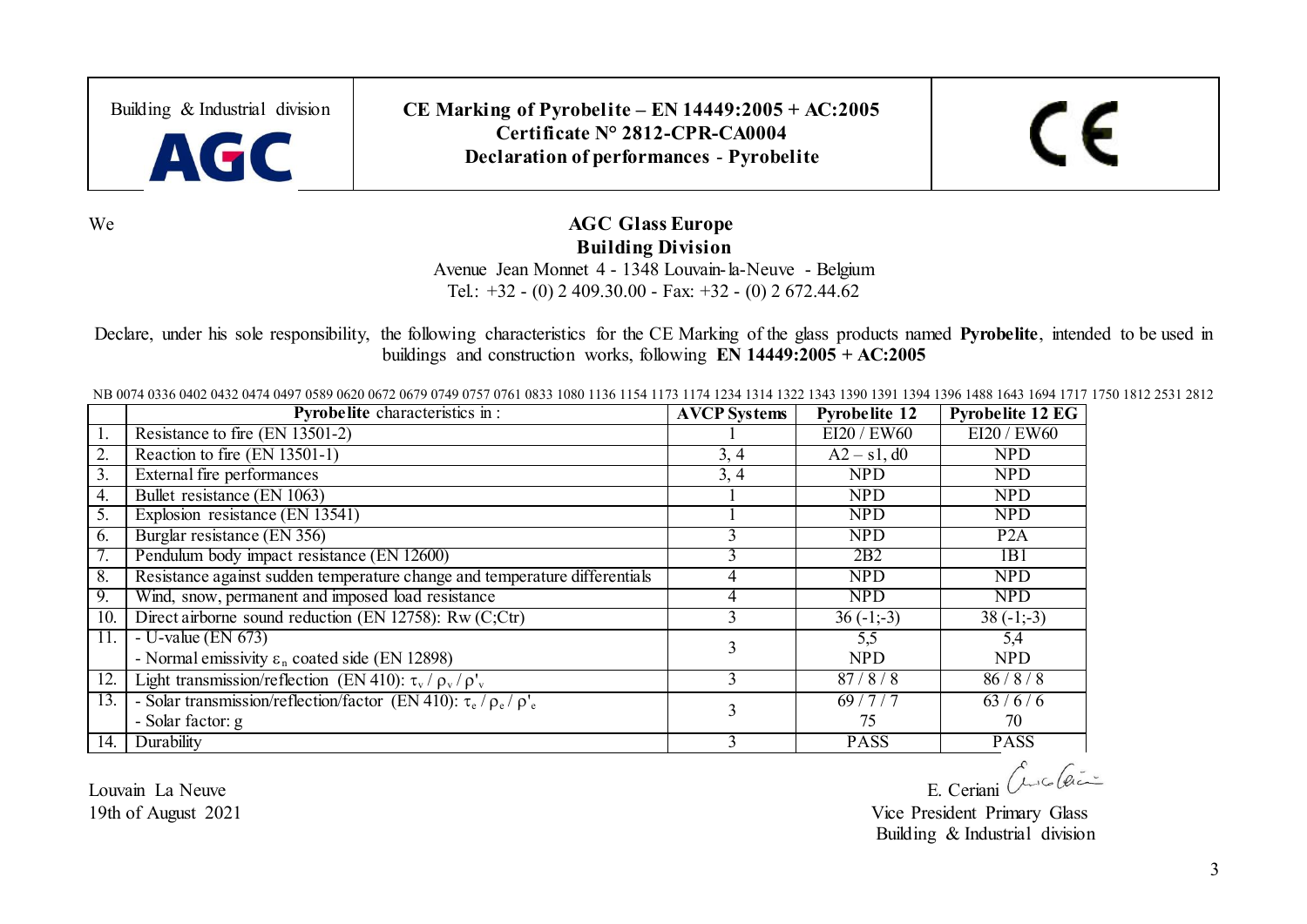

# CE

#### We **AGC Glass Europe Building Division**  Avenue Jean Monnet 4 - 1348 Louvain-la-Neuve - Belgium Tel.:  $+32 - (0) 2 409.30.00 - Fax$ :  $+32 - (0) 2 672.44.62$

Declare, under his sole responsibility, the following characteristics for the CE Marking of the glass products named **Pyrobel**, intended to be used in buildings and construction works, following **EN 14449:2005 + AC:2005** 

|  | NB 0074 0336 0402 0432 0474 0497 0589 0620 0672 0679 0749 0757 0761 0833 1080 1136 1154 1173 1174 1234 1314 1322 1343 1390 1391 1394 1396 1488 1643 1694 1717 1750 1812 2531 2812 |
|--|-----------------------------------------------------------------------------------------------------------------------------------------------------------------------------------|
|  |                                                                                                                                                                                   |
|  |                                                                                                                                                                                   |

|     | <b>Pyrobel</b> characteristics in:                                           | <b>AVCP</b> Systems | <b>Pyrobel 8</b> | <b>Pyrobel 8 EG</b> |
|-----|------------------------------------------------------------------------------|---------------------|------------------|---------------------|
| Ι.  | Resistance to fire (EN 13501-2)                                              |                     | EI15 / EW30      | EI15 / EW30         |
| 2.  | Reaction to fire (EN 13501-1)                                                | 3, 4                | $A2 - s1$ , d0   | <b>NPD</b>          |
| 3.  | External fire performances                                                   | 3, 4                | <b>NPD</b>       | <b>NPD</b>          |
| 4.  | Bullet resistance (EN 1063)                                                  |                     | <b>NPD</b>       | <b>NPD</b>          |
| 5.  | Explosion resistance (EN 13541)                                              |                     | <b>NPD</b>       | <b>NPD</b>          |
| 6.  | Burglar resistance (EN 356)                                                  |                     | <b>NPD</b>       | <b>NPD</b>          |
| 7.  | Pendulum body impact resistance (EN 12600)                                   |                     | <b>NPD</b>       | 1B1                 |
| 8.  | Resistance against sudden temperature change and temperature differentials   |                     | <b>NPD</b>       | <b>NPD</b>          |
| 9.  | Wind, snow, permanent and imposed load resistance                            |                     | <b>NPD</b>       | <b>NPD</b>          |
| 10. | Direct airborne sound reduction (EN 12758): Rw (C;Ctr)                       |                     | $34(-1,-3)$      | $36(-1,-3)$         |
| 11. | - U-value (EN $673$ )                                                        |                     | 5,6              | 5,5                 |
|     | - Normal emissivity $\varepsilon_n$ coated side (EN 12898)                   |                     | <b>NPD</b>       | <b>NPD</b>          |
| 12. | Light transmission/reflection (EN 410): $\tau_v / \rho_v / \rho_v$           |                     | 88/8/8           | 87/8/8              |
| 13. | - Solar transmission/reflection/factor (EN 410): $\tau_e / \rho_e / \rho'_e$ |                     | 72/7/7           | 66/7/7              |
|     | - Solar factor: g                                                            |                     | 77               | 72                  |
| 14. | Durability                                                                   |                     | <b>PASS</b>      | <b>PASS</b>         |

Louvain La Neuve E. Ceriani Croise Cartes

19th of August 2021 Vice President Primary Glass Building & Industrial division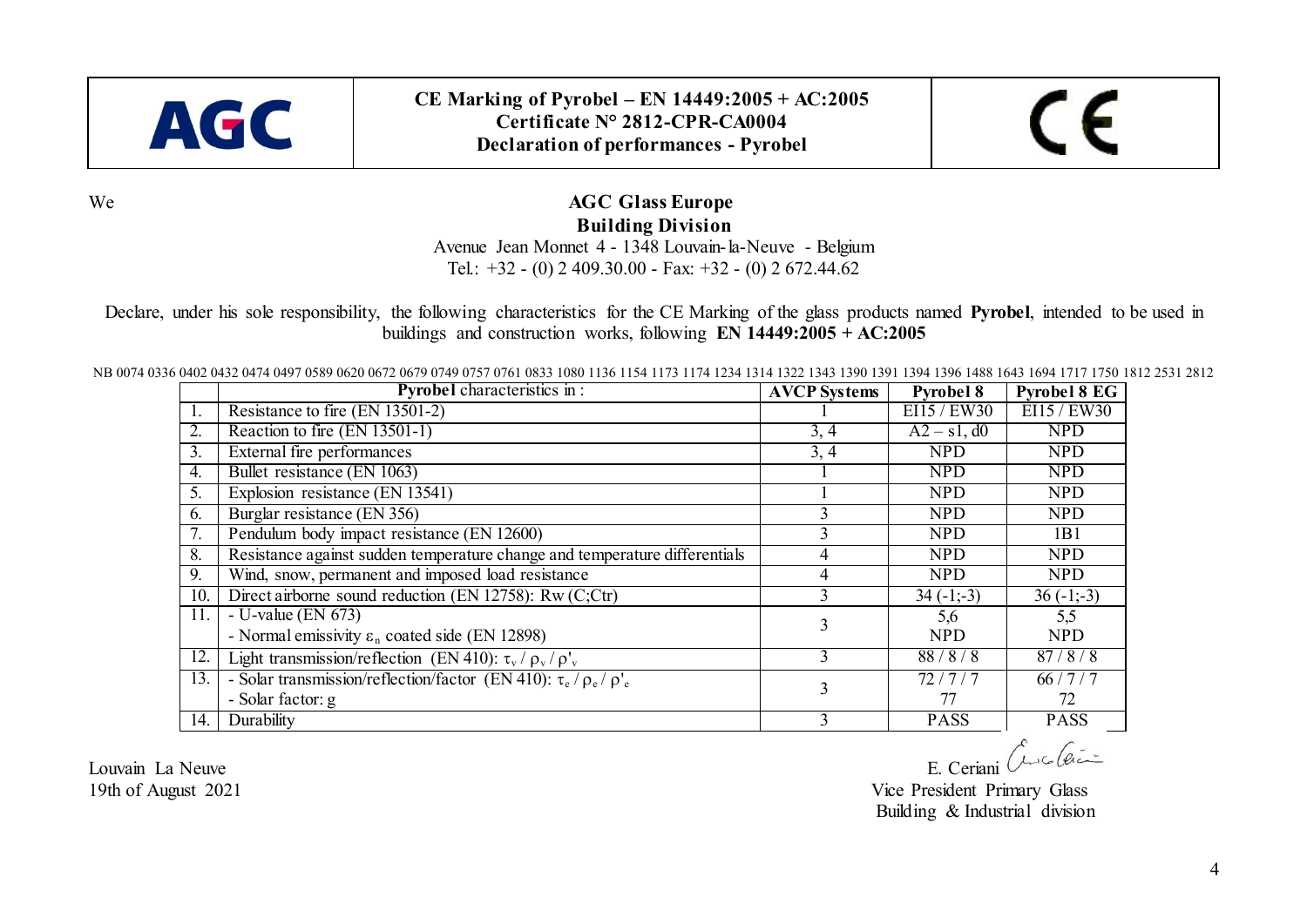

# CE

#### We **AGC Glass Europe Building Division**  Avenue Jean Monnet 4 - 1348 Louvain-la-Neuve - Belgium Tel.:  $+32 - (0) 2 409.30.00 - Fax$ :  $+32 - (0) 2 672.44.62$

Declare, under his sole responsibility, the following characteristics for the CE Marking of the glass products named **Pyrobel**, intended to be used in buildings and construction works, following **EN 14449:2005 + AC:2005** 

| NB 0074 0336 0402 0432 0474 0497 0589 0620 0672 0679 0749 0757 0761 0833 1080 1136 1154 1173 1174 1234 1314 1322 1343 1390 1391 1394 1396 1488 1643 1694 1717 1750 1812 2531 2812 |                     |                          |  |
|-----------------------------------------------------------------------------------------------------------------------------------------------------------------------------------|---------------------|--------------------------|--|
| <b>Pyrobel</b> characteristics in :                                                                                                                                               | <b>AVCP</b> Systems | Pyrobel 16 Pyrobel 16 EG |  |

|                  | <b>Pyrobel</b> characteristics in:                                          | <b>AVCP</b> Systems | <b>Pyrobel 16</b> | Pyrobel 16 EG        |
|------------------|-----------------------------------------------------------------------------|---------------------|-------------------|----------------------|
| Ι.               | Resistance to fire (EN 13501-2)                                             |                     | EI30 / EW60       | EI30 / EW60          |
| 2.               | Reaction to fire (EN 13501-1)                                               | 3, 4                | $A2 - s1$ , d0    | <b>NPD</b>           |
| 3.               | External fire performances                                                  | 3, 4                | <b>NPD</b>        | <b>NPD</b>           |
| $\overline{4}$ . | Bullet resistance (EN 1063)                                                 |                     | <b>NPD</b>        | <b>NPD</b>           |
| 5.               | Explosion resistance (EN 13541)                                             |                     | <b>NPD</b>        | <b>NPD</b>           |
| 6.               | Burglar resistance (EN 356)                                                 |                     | <b>NPD</b>        | P <sub>2</sub> A     |
| 7.               | Pendulum body impact resistance (EN 12600)                                  |                     | 2B2               | 1B1                  |
| 8.               | Resistance against sudden temperature change and temperature differentials  |                     | <b>NPD</b>        | <b>NPD</b>           |
| 9.               | Wind, snow, permanent and imposed load resistance                           |                     | <b>NPD</b>        | <b>NPD</b>           |
| 10.              | Direct airborne sound reduction (EN 12758): $Rw(C, Ctr)$                    | 3                   | $39(-1,-3)$       | $39(-1,-3)$          |
| 11.              | $-U$ -value (EN 673)                                                        | 3                   | 5,3               | 5,3                  |
|                  | - Normal emissivity $\varepsilon_n$ coated side (EN 12898)                  |                     | <b>NPD</b>        | <b>NPD</b>           |
| 12.              | Light transmission/reflection (EN 410): $\tau_v / \rho_v / \rho_v$          | 3                   | 85/8/8            | 84/8/8               |
| 13.              | - Solar transmission/reflection/factor (EN 410): $\tau_e / \rho_e / \rho_e$ | 3                   | 64/6/6            | 60/6/6               |
|                  | - Solar factor: g                                                           |                     | 71                | 68                   |
| 14.              | Durability                                                                  | 3                   | <b>PASS</b>       | PASS                 |
| Louvain La Neuve |                                                                             |                     |                   | E. Ceriani Cura Cent |

19th of August 2021 Vice President Primary Glass Building & Industrial division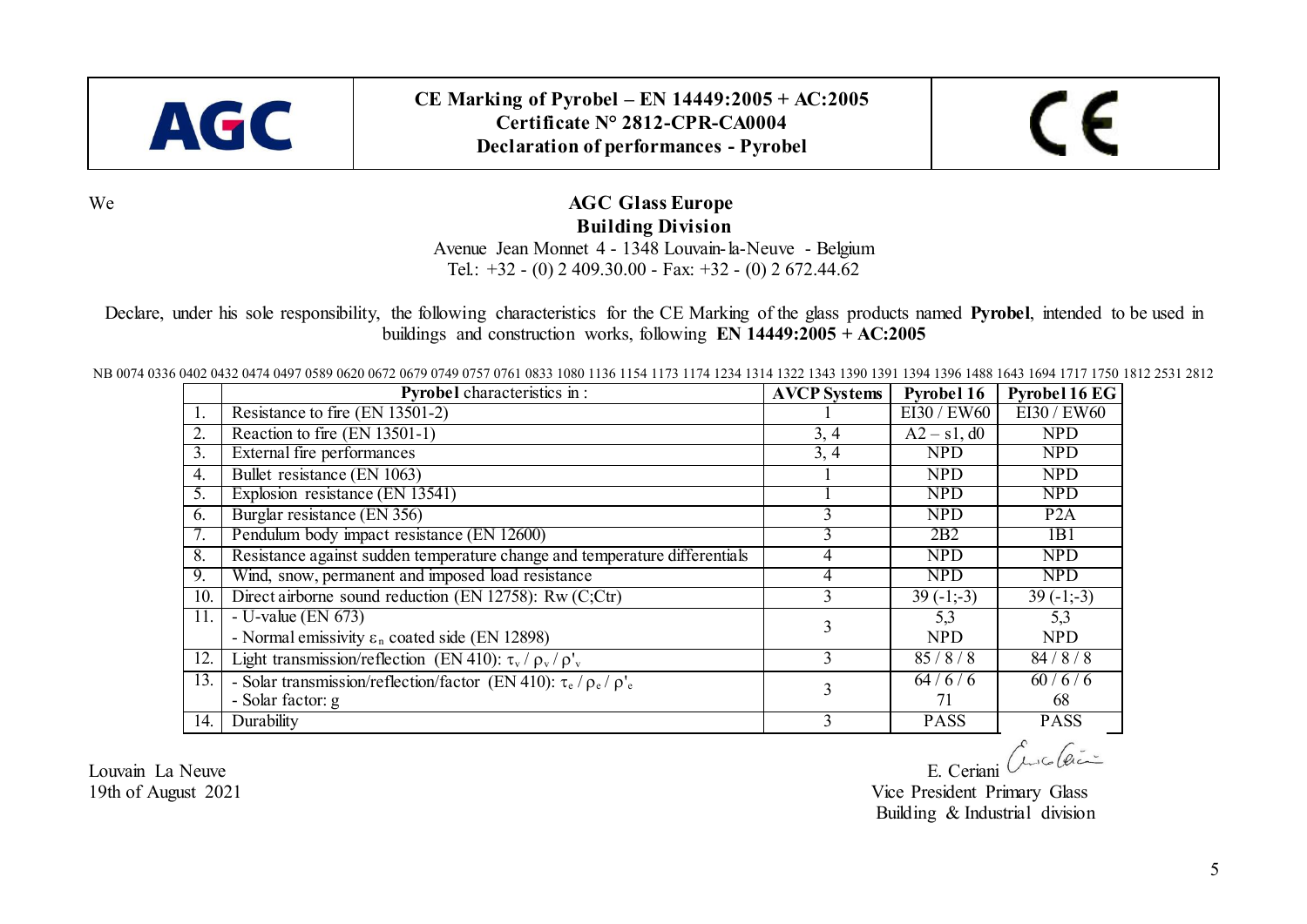

# CE

#### We **AGC Glass Europe Building Division**  Avenue Jean Monnet 4 - 1348 Louvain-la-Neuve - Belgium Tel.:  $+32 - (0) 2 409.30.00 - Fax$ :  $+32 - (0) 2 672.44.62$

Declare, under his sole responsibility, the following characteristics for the CE Marking of the glass products named **Pyrobel**, intended to be used in buildings and construction works, following **EN 14449:2005 + AC:2005** 

|     | <b>Pyrobel</b> characteristics in:                                           | <b>AVCP</b> Systems | Pyrobel $17N$  | Pyrobel 17N EG |
|-----|------------------------------------------------------------------------------|---------------------|----------------|----------------|
|     | Resistance to fire (EN 13501-2)                                              |                     | EI45 / EW60    | EI45 / EW60    |
| 2.  | Reaction to fire (EN 13501-1)                                                | 3, 4                | $A2 - s1$ , d0 | <b>NPD</b>     |
| 3.  | External fire performances                                                   | 3, 4                | <b>NPD</b>     | <b>NPD</b>     |
| 4.  | Bullet resistance (EN 1063)                                                  |                     | <b>NPD</b>     | <b>NPD</b>     |
| 5.  | Explosion resistance (EN 13541)                                              |                     | <b>NPD</b>     | <b>NPD</b>     |
| 6.  | Burglar resistance (EN 356)                                                  |                     | P1A            | P2A            |
|     | Pendulum body impact resistance (EN 12600)                                   |                     | 1B1            | 1B1            |
| 8.  | Resistance against sudden temperature change and temperature differentials   | 4                   | <b>NPD</b>     | <b>NPD</b>     |
| 9.  | Wind, snow, permanent and imposed load resistance                            | 4                   | <b>NPD</b>     | <b>NPD</b>     |
| 10. | Direct airborne sound reduction (EN 12758): $Rw(C;Ctr)$                      |                     | $39(0,-3)$     | 40 $(-1,-3)$   |
| 11. | - U-value (EN $673$ )                                                        |                     | 5,4            | 5,2            |
|     | - Normal emissivity $\varepsilon_n$ coated side (EN 12898)                   |                     | <b>NPD</b>     | <b>NPD</b>     |
| 12. | Light transmission/reflection (EN 410): $\tau_v / \rho_v / \rho_v'$          |                     | 86/8/8         | 85/8/8         |
| 13. | - Solar transmission/reflection/factor (EN 410): $\tau_e / \rho_e / \rho_e'$ | 3                   | 65/6/6         | 60/6/6         |
|     | - Solar factor: g                                                            |                     | 71             | 68             |
| 14. | Durability                                                                   |                     | <b>PASS</b>    | <b>PASS</b>    |

NB 0074 0336 0402 0432 0474 0497 0589 0620 0672 0679 0749 0757 0761 0833 1080 1136 1154 1173 1174 1234 1314 1322 1343 1390 1391 1394 1396 1488 1643 1694 1717 1750 1812 2531 2812

Louvain La Neuve E. Ceriani Australia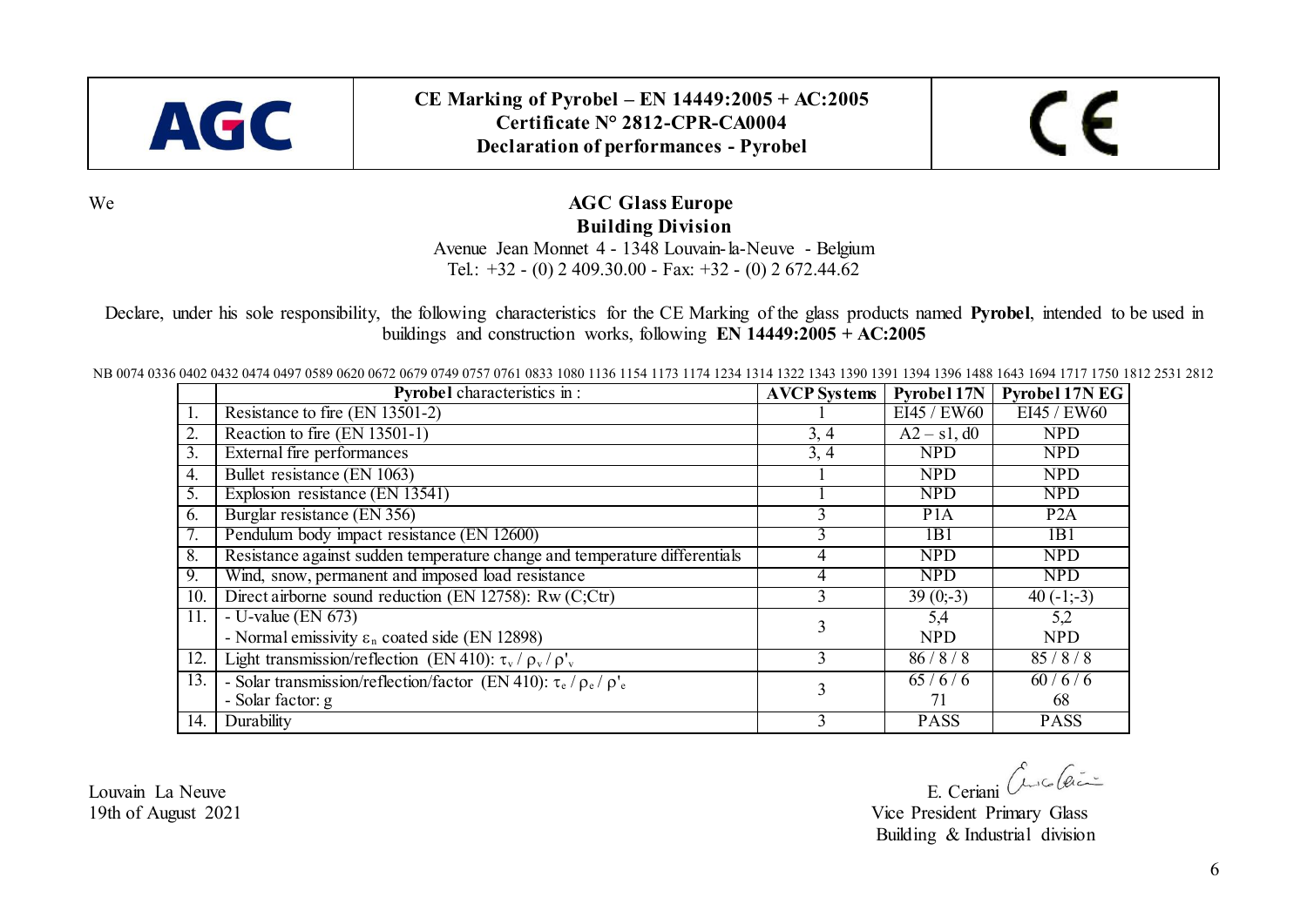

# CE

#### We **AGC Glass Europe Building Division**  Avenue Jean Monnet 4 - 1348 Louvain-la-Neuve - Belgium Tel.:  $+32 - (0) 2 409.30.00 - Fax$ :  $+32 - (0) 2 672.44.62$

Declare, under his sole responsibility, the following characteristics for the CE Marking of the glass products named **Pyrobel**, intended to be used in buildings and construction works, following **EN 14449:2005 + AC:2005** 

|                                           | Pyrobel characteristics in:                                                 | <b>AVCP Systems</b> | Pyrobel 25      | Pyrobel 25 EG    |
|-------------------------------------------|-----------------------------------------------------------------------------|---------------------|-----------------|------------------|
| -1.                                       | Resistance to fire (EN 13501-2)                                             |                     | EI60            | EI60             |
| $\overline{2}$ .                          | Reaction to fire (EN 13501-1)                                               | 3, 4                | $A2 - s1$ , d0  | <b>NPD</b>       |
| 3.                                        | External fire performances                                                  | 3, 4                | <b>NPD</b>      | <b>NPD</b>       |
| $\overline{4}$ .                          | Bullet resistance (EN 1063)                                                 |                     | <b>NPD</b>      | <b>NPD</b>       |
| 5.                                        | Explosion resistance (EN 13541)                                             |                     | <b>NPD</b>      | <b>NPD</b>       |
| 6.                                        | Burglar resistance (EN 356)                                                 | 3                   | P1A             | P <sub>2</sub> A |
| 7.                                        | Pendulum body impact resistance (EN 12600)                                  |                     | 1B1             | 1B1              |
| 8.                                        | Resistance against sudden temperature change and temperature differentials  |                     | <b>NPD</b>      | <b>NPD</b>       |
| 9.                                        | Wind, snow, permanent and imposed load resistance                           | 4                   | <b>NPD</b>      | <b>NPD</b>       |
| 10.                                       | Direct airborne sound reduction (EN 12758): $Rw(C;Ctr)$                     | 3                   | 40 $(-1,-3)$    | 43 $(-1,-4)$     |
| 11.                                       | - U-value (EN $673$ )                                                       | 3                   | 5,1             | 5,0              |
|                                           | - Normal emissivity $\varepsilon_n$ coated side (EN 12898)                  |                     | <b>NPD</b>      | <b>NPD</b>       |
| 12.                                       | Light transmission/reflection (EN 410): $\tau_v / \rho_v / \rho'_v$         | 3                   | 82/7/7          | 82/7/7           |
| 13.                                       | - Solar transmission/reflection/factor (EN 410): $\tau_e / \rho_e / \rho_e$ | 3                   | $\frac{57}{66}$ | 54/6/6           |
|                                           | - Solar factor: g                                                           |                     | 66              | 64               |
| 14.                                       | Durability                                                                  | 3                   | <b>PASS</b>     | <b>PASS</b>      |
| E. Ceriani Cura Cerin<br>Louvain La Neuve |                                                                             |                     |                 |                  |

NB 0074 0336 0402 0432 0474 0497 0589 0620 0672 0679 0749 0757 0761 0833 1080 1136 1154 1173 1174 1234 1314 1322 1343 1390 1391 1394 1396 1488 1643 1694 1717 1750 1812 2531 2812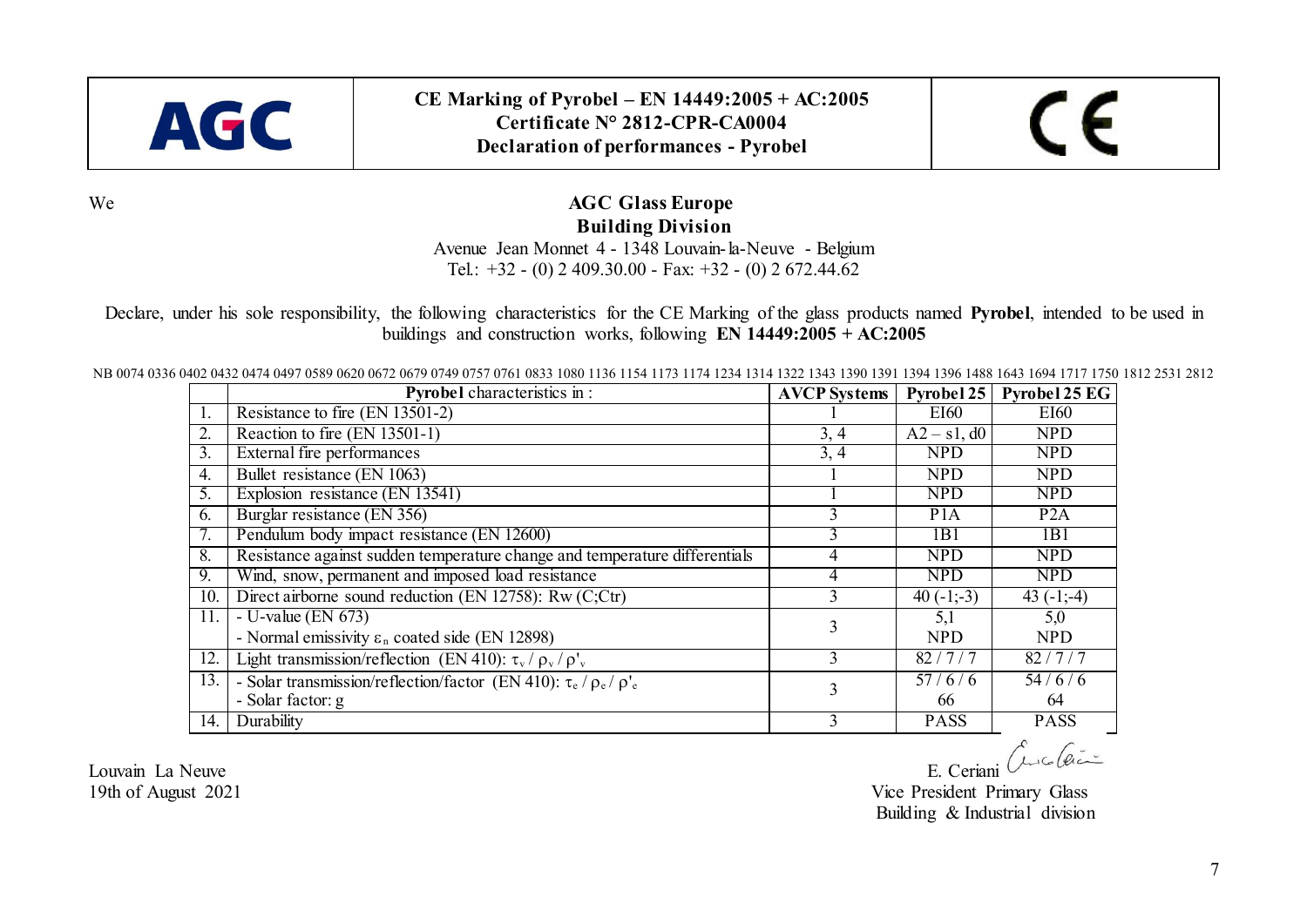

# CE

#### We **AGC Glass Europe Building Division**  Avenue Jean Monnet 4 - 1348 Louvain-la-Neuve - Belgium Tel.: +32 - (0) 2 409.30.00 - Fax: +32 - (0) 2 672.44.62

Declare, under his sole responsibility, the following characteristics for the CE Marking of the glass products named **Pyrobel**, intended to be used in buildings and construction works, following **EN 14449:2005 + AC:2005** 

|                   | <b>Pyrobel</b> characteristics in:                                           | <b>AVCP</b> Systems | <b>Pyrobel 30</b> | <b>Pyrobel 30 EG</b> | Pyrobel 30 EG2   |
|-------------------|------------------------------------------------------------------------------|---------------------|-------------------|----------------------|------------------|
|                   | Resistance to fire (EN 13501-2)                                              |                     | EI90              | EI90                 | EI90             |
| 2.                | Reaction to fire (EN 13501-1)                                                | 3, 4                | $A2 - s1$ , d0    | <b>NPD</b>           | <b>NPD</b>       |
| 3.                | External fire performances                                                   | 3, 4                | <b>NPD</b>        | <b>NPD</b>           | <b>NPD</b>       |
| 4.                | Bullet resistance (EN 1063)                                                  |                     | <b>NPD</b>        | <b>NPD</b>           | <b>NPD</b>       |
| 5.                | Explosion resistance (EN 13541)                                              |                     | <b>NPD</b>        | <b>NPD</b>           | <b>NPD</b>       |
| 6.                | Burglar resistance (EN 356)                                                  |                     | P1A               | P2A                  | P <sub>2</sub> A |
|                   | Pendulum body impact resistance (EN 12600)                                   |                     | 1B1               | 1B1                  | 1B1              |
| 8.                | Resistance against sudden temperature change and temperature differentials   |                     | <b>NPD</b>        | <b>NPD</b>           | <b>NPD</b>       |
| 9.                | Wind, snow, permanent and imposed load resistance                            |                     | <b>NPD</b>        | NPD                  | <b>NPD</b>       |
| 10.               | Direct airborne sound reduction (EN 12758): $Rw(C;Ctr)$                      |                     | 42 $(-1,-4)$      | 43 $(-1,-4)$         | <b>NPD</b>       |
| $\overline{11}$ . | - U-value ( $EN 673$ )                                                       |                     | 5,0               | 4,8                  | 4,8              |
|                   | - Normal emissivity $\varepsilon_n$ coated side (EN 12898)                   |                     | <b>NPD</b>        | <b>NPD</b>           | <b>NPD</b>       |
| $1\overline{2}$ . | Light transmission/reflection (EN 410): $\tau_v / \rho_v / \rho_v'$          |                     | 81/7/7            | 80/7/7               | 80/7/7           |
| 13.               | - Solar transmission/reflection/factor (EN 410): $\tau_e / \rho_e / \rho'_e$ |                     | 56/6/6            | 52/6/6               | 50/6/6           |
|                   | - Solar factor: g                                                            |                     | 65                | 62                   | 61               |
| 14.               | Durability                                                                   |                     | <b>PASS</b>       | <b>PASS</b>          | <b>PASS</b>      |

NB 0074 0336 0402 0432 0474 0497 0589 0620 0672 0670 0740 0757 0761 0833 1080 1136 1154 1173 1174 1234 1314 1322 1343 1300 1301 1304 1306 1408 1643 1604 1717 1750 1812 2531 2812

Louvain La Neuve E. Ceriani Australia

19th of August 2021 Vice President Primary Glass Building & Industrial division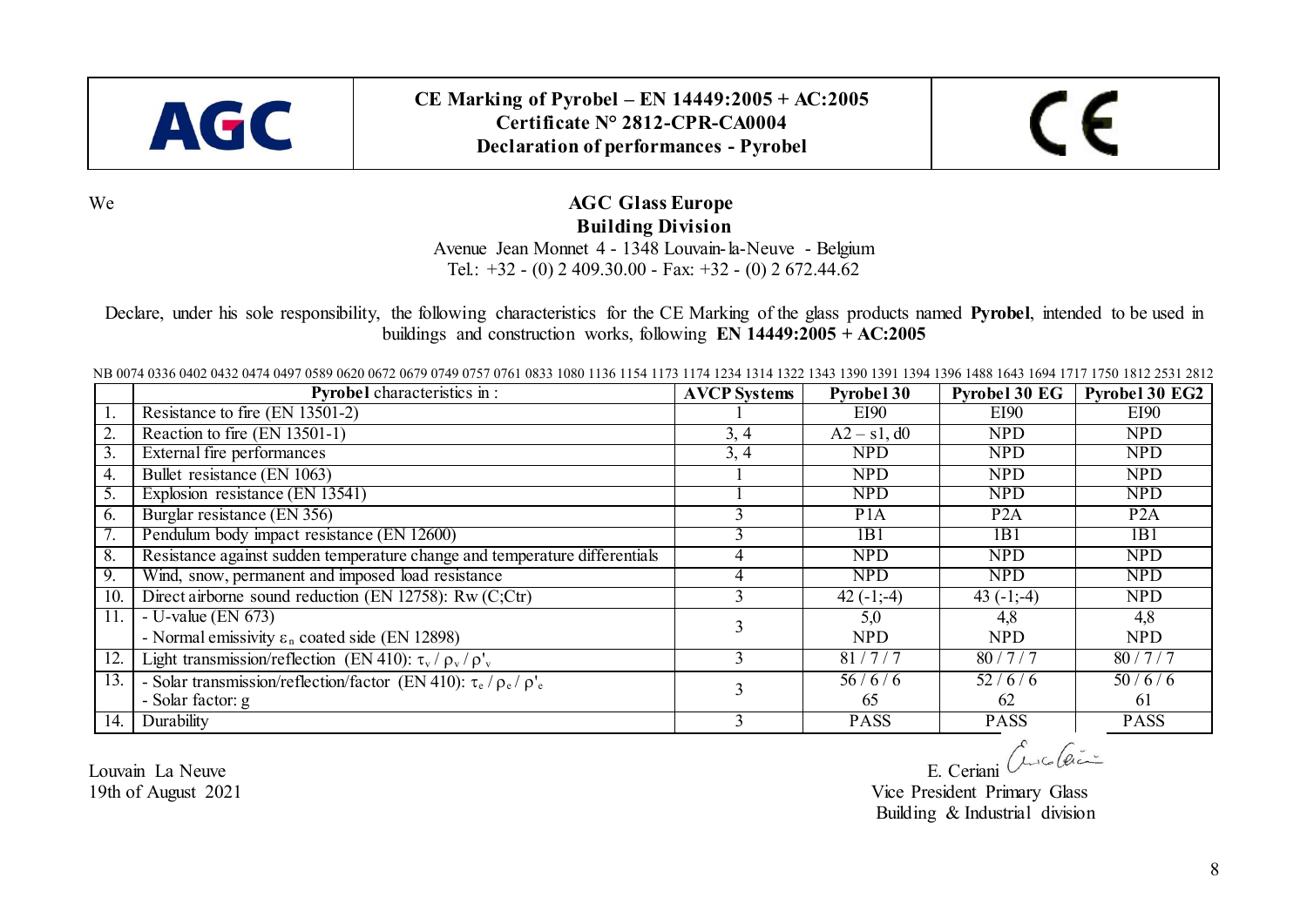

# CE

#### We **AGC Glass Europe Building Division**  Avenue Jean Monnet 4 - 1348 Louvain-la-Neuve - Belgium Tel.: +32 - (0) 2 409.30.00 - Fax: +32 - (0) 2 672.44.62

Declare, under his sole responsibility, the following characteristics for the CE Marking of the glass products named **Pyrobel**, intended to be used in buildings and construction works, following **EN 14449:2005 + AC:2005** 

|                  | <b>Pyrobel</b> characteristics in:                                          | <b>AVCP Systems</b> |                | Pyrobel 53N   Pyrobel 53N EG |
|------------------|-----------------------------------------------------------------------------|---------------------|----------------|------------------------------|
| 1.               | Resistance to fire (EN 13501-2)                                             |                     | EI120          | EI120                        |
| 2.               | Reaction to fire (EN 13501-1)                                               | 3, 4                | <b>NPD</b>     | <b>NPD</b>                   |
| 3 <sub>1</sub>   | External fire performances                                                  | 3, 4                | <b>NPD</b>     | <b>NPD</b>                   |
| 4.               | Bullet resistance (EN 1063)                                                 |                     | <b>NPD</b>     | <b>NPD</b>                   |
| $\overline{5}$ . | Explosion resistance (EN 13541)                                             |                     | <b>NPD</b>     | <b>NPD</b>                   |
| 6.               | Burglar resistance (EN 356)                                                 |                     | <b>NPD</b>     | <b>NPD</b>                   |
| 7.               | Pendulum body impact resistance (EN 12600)                                  |                     | 1B1            | 1B1                          |
| 8.               | Resistance against sudden temperature change and temperature differentials  |                     | <b>NPD</b>     | <b>NPD</b>                   |
| 9.               | Wind, snow, permanent and imposed load resistance                           |                     | <b>NPD</b>     | <b>NPD</b>                   |
| 10.              | Direct airborne sound reduction (EN 12758): $Rw(C;Ctr)$                     |                     | 48 $(-2,-7)$   | 49 $(-1,-6)$                 |
| 11.              | $-$ U-value (EN 673)                                                        |                     | 4,5            | 4,4                          |
|                  | - Normal emissivity $\varepsilon_n$ coated side (EN 12898)                  |                     | <b>NPD</b>     | <b>NPD</b>                   |
| 12.              | Light transmission/reflection (EN 410): $\tau_v / \rho_v / \rho_v$          |                     | 75/7/7         | $73/7/\overline{7}$          |
| 13.              | - Solar transmission/reflection/factor (EN 410): $\tau_e / \rho_e / \rho_e$ |                     | $\frac{43}{5}$ | 40/5/5                       |
|                  | - Solar factor: g                                                           |                     | 55             | 53                           |
| 14.              | Durability                                                                  |                     | <b>PASS</b>    | <b>PASS</b>                  |

NB 0074 0336 0402 0432 0474 0497 0589 0620 0672 0679 0749 0757 0761 0833 1080 1136 1154 1173 1174 1234 1314 1322 1343 1390 1391 1394 1396 1488 1643 1694 1717 1750 1812 2531 2812

Louvain La Neuve E. Ceriani Australia

19th of August 2021 Vice President Primary Glass Building & Industrial division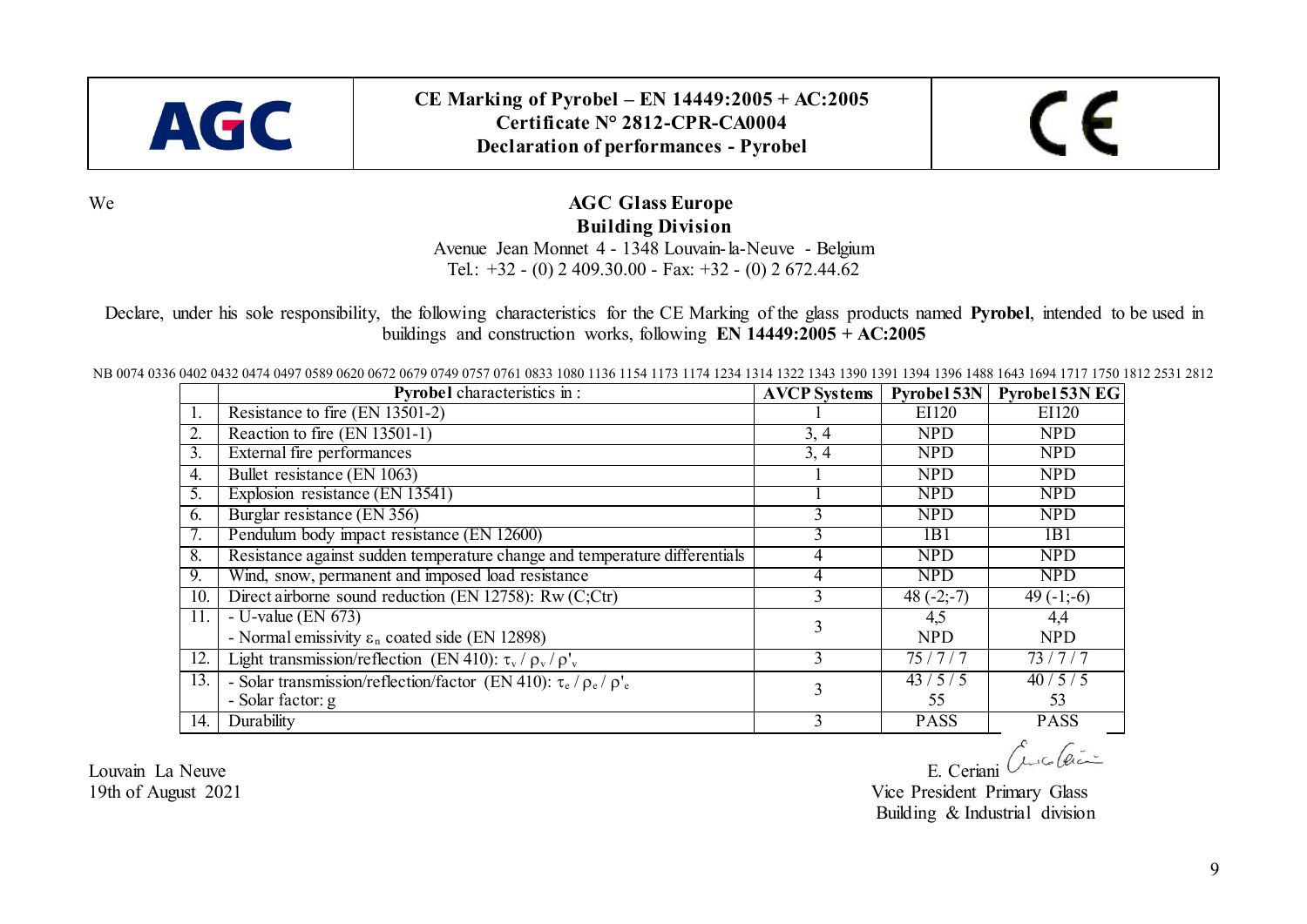

# CE

#### We **AGC Glass Europe Building Division**  Avenue Jean Monnet 4 - 1348 Louvain-la-Neuve - Belgium Tel.:  $+32 - (0) 2 409.30.00 - Fax$ :  $+32 - (0) 2 672.44.62$

Declare, under his sole responsibility, the following characteristics for the CE Marking of the glass products named **Pyrobel**, intended to be used in buildings and construction works, following **EN 14449:2005 + AC:2005** 

|                  | <b>Pyrobel</b> characteristics in:                                           | <b>AVCP</b> Systems | <b>Pyrobel 54</b> | Pyrobel 54 EG        |
|------------------|------------------------------------------------------------------------------|---------------------|-------------------|----------------------|
| 1.               | Resistance to fire (EN 13501-2)                                              |                     | EI120             | EI120                |
| 2.               | Reaction to fire (EN 13501-1)                                                | 3, 4                | <b>NPD</b>        | <b>NPD</b>           |
| 3.               | External fire performances                                                   | 3, 4                | <b>NPD</b>        | <b>NPD</b>           |
| $\overline{4}$ . | Bullet resistance (EN 1063)                                                  |                     | <b>NPD</b>        | <b>NPD</b>           |
| 5.               | Explosion resistance (EN 13541)                                              |                     | <b>NPD</b>        | <b>NPD</b>           |
| 6.               | Burglar resistance (EN 356)                                                  |                     | P <sub>2</sub> A  | P <sub>2</sub> A     |
|                  | Pendulum body impact resistance (EN 12600)                                   |                     | 1B1               | 1B1                  |
| 8.               | Resistance against sudden temperature change and temperature differentials   | 4                   | <b>NPD</b>        | <b>NPD</b>           |
| 9.               | Wind, snow, permanent and imposed load resistance                            | 4                   | <b>NPD</b>        | <b>NPD</b>           |
| 10.              | Direct airborne sound reduction (EN 12758): $Rw(C;Ctr)$                      | 3                   | 49 $(-1,-4)$      | 49 $(0,-3)$          |
| 11.              | - U-value (EN $673$ )                                                        | 3                   | 4,4               | 4,4                  |
|                  | - Normal emissivity $\varepsilon_n$ coated side (EN 12898)                   |                     | <b>NPD</b>        | <b>NPD</b>           |
| 12.              | Light transmission/reflection (EN 410): $\tau_v / \rho_v / \rho'_v$          | 3                   | 75/7/7            | 74/7/7               |
| 13.              | - Solar transmission/reflection/factor (EN 410): $\tau_e / \rho_e / \rho'_e$ | 3                   | 42/5/5            | 43/5/5               |
|                  | - Solar factor: g                                                            |                     | 55                | 55                   |
| 14.              | Durability                                                                   | 3                   | <b>PASS</b>       | <b>PASS</b>          |
|                  |                                                                              |                     |                   | E. Ceriani Curcelain |
| Louvain La Neuve |                                                                              |                     |                   |                      |

NB 0074 0336 0402 0432 0474 0497 0589 0620 0672 0679 0749 0757 0761 0833 1080 1136 1154 1173 1174 1234 1314 1322 1343 1390 1391 1394 1396 1488 1643 1694 1717 1750 1812 2531 2812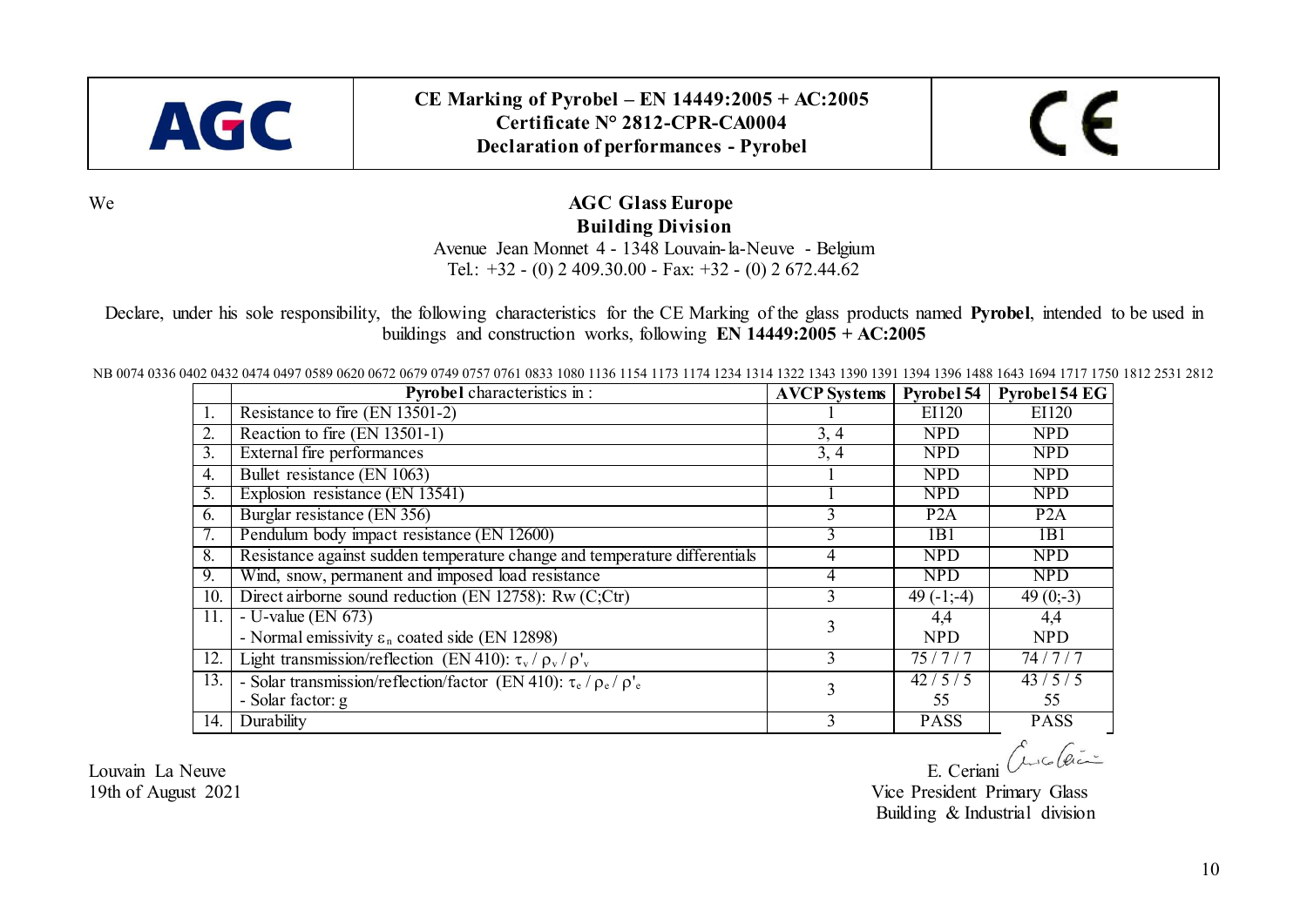

# CE

#### We **AGC Glass Europe Building Division**  Avenue Jean Monnet 4 - 1348 Louvain-la-Neuve - Belgium Tel.:  $+32 - (0) 2 409.30.00 - Fax$ :  $+32 - (0) 2 672.44.62$

Declare, under his sole responsibility, the following characteristics for the CE Marking of the glass products named **Pyrobel**, intended to be used in buildings and construction works, following **EN 14449:2005 + AC:2005** 

|                  | <b>Pyrobel</b> characteristics in:                                           | <b>AVCP</b> Systems | Pyrobel 81       | Pyrobel 81 EG                                |
|------------------|------------------------------------------------------------------------------|---------------------|------------------|----------------------------------------------|
| $\perp$ .        | Resistance to fire (EN 13501-2)                                              |                     | EI180            | EI180                                        |
| 2.               | Reaction to fire (EN 13501-1)                                                | 3, 4                | <b>NPD</b>       | <b>NPD</b>                                   |
| $\overline{3}$ . | External fire performances                                                   | 3, 4                | <b>NPD</b>       | <b>NPD</b>                                   |
| $\overline{4}$ . | Bullet resistance (EN 1063)                                                  |                     | <b>NPD</b>       | <b>NPD</b>                                   |
| 5.               | Explosion resistance (EN 13541)                                              |                     | <b>NPD</b>       | <b>NPD</b>                                   |
| 6.               | Burglar resistance (EN 356)                                                  |                     | P <sub>2</sub> A | P <sub>2</sub> A                             |
|                  | Pendulum body impact resistance (EN 12600)                                   |                     | 1B1              | 1B1                                          |
| 8.               | Resistance against sudden temperature change and temperature differentials   |                     | <b>NPD</b>       | <b>NPD</b>                                   |
| 9.               | Wind, snow, permanent and imposed load resistance                            | 4                   | <b>NPD</b>       | <b>NPD</b>                                   |
| 10.              | Direct airborne sound reduction (EN 12758): $Rw(C;Ctr)$                      | 3                   | <b>NPD</b>       | <b>NPD</b>                                   |
| 11.              | - U-value (EN $673$ )                                                        | 3                   | 4,4              | 4,4                                          |
|                  | - Normal emissivity $\varepsilon_n$ coated side (EN 12898)                   |                     | <b>NPD</b>       | <b>NPD</b>                                   |
| 12.              | Light transmission/reflection (EN 410): $\tau_v / \rho_v / \rho'_v$          |                     | 68/6/6           | 68/6/6                                       |
| 13.              | - Solar transmission/reflection/factor (EN 410): $\tau_e / \rho_e / \rho'_e$ | 3                   | 35/4/4           | 35/4/4                                       |
|                  | - Solar factor: g                                                            |                     | 50               | 50                                           |
| 14.              | Durability                                                                   | 3                   |                  |                                              |
|                  |                                                                              |                     |                  | PASS PASS<br>E. Ceriani <i>C</i> urce Center |
| Louvain La Neuve |                                                                              |                     |                  |                                              |

NB 0074 0336 0402 0432 0474 0497 0589 0620 0672 0679 0749 0757 0761 0833 1080 1136 1154 1173 1174 1234 1314 1322 1343 1390 1391 1394 1396 1488 1643 1694 1717 1750 1812 2531 2812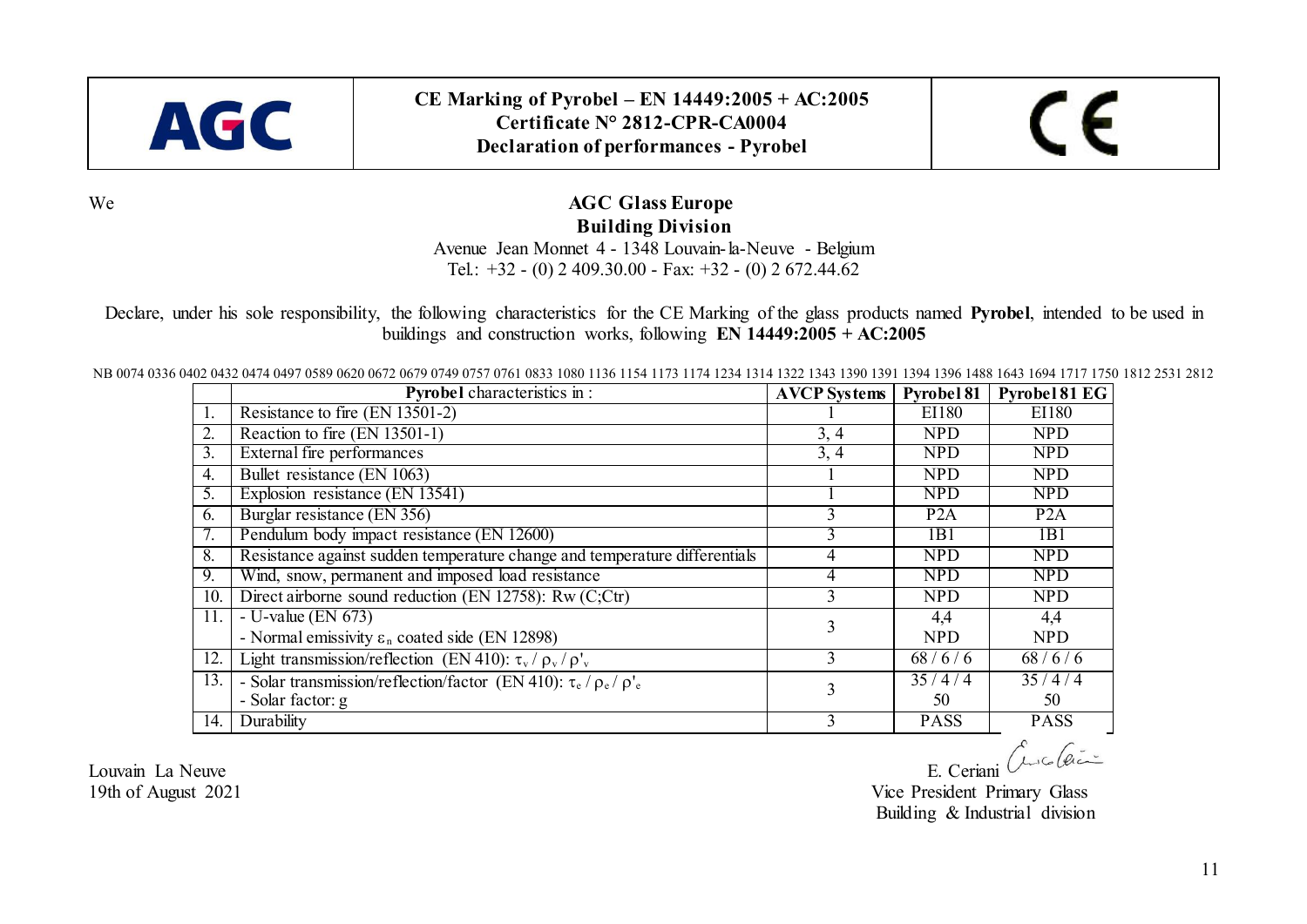

# CE

#### We **AGC Glass Europe Building Division**  Avenue Jean Monnet 4 - 1348 Louvain-la-Neuve - Belgium Tel.:  $+32 - (0) 2 409.30.00 - Fax$ :  $+32 - (0) 2 672.44.62$

Declare, under his sole responsibility, the following characteristics for the CE Marking of the glass products named **Pyrobel**, intended to be used in buildings and construction works, following **EN 14449:2005 + AC:2005** 

|                  | <b>Pyrobel</b> characteristics in:                                          | <b>AVCP</b> Systems | Pyrobel 19H | Pyrobel 23H | Pyrobel 28H    |
|------------------|-----------------------------------------------------------------------------|---------------------|-------------|-------------|----------------|
|                  | Resistance to fire (EN 13501-2)                                             |                     | EI30        | EI45        | EI60           |
| 2.               | Reaction to fire (EN 13501-1)                                               | 3, 4                | <b>NPD</b>  | <b>NPD</b>  | <b>NPD</b>     |
| 3.               | External fire performances                                                  | 3, 4                | <b>NPD</b>  | <b>NPD</b>  | <b>NPD</b>     |
| 4.               | Bullet resistance (EN 1063)                                                 |                     | <b>NPD</b>  | <b>NPD</b>  | <b>NPD</b>     |
|                  | Explosion resistance (EN 13541)                                             |                     | <b>NPD</b>  | <b>NPD</b>  | <b>NPD</b>     |
| $\mathfrak{b}$ . | Burglar resistance (EN 356)                                                 |                     | <b>NPD</b>  | <b>NPD</b>  | <b>NPD</b>     |
|                  | Pendulum body impact resistance (EN 12600)                                  |                     | 1B1         | 1B1         | 1B1            |
| 8.               | Resistance against sudden temperature change and temperature differentials  |                     | <b>NPD</b>  | <b>NPD</b>  | <b>NPD</b>     |
| 9.               | Wind, snow, permanent and imposed load resistance                           |                     | <b>NPD</b>  | NPD         | NPD.           |
| 10.              | Direct airborne sound reduction (EN 12758): $Rw(C;Ctr)$                     |                     | $38(-1,-3)$ | $39(0,-3)$  | 41 $(0,-3)$    |
| 11.              | $-$ U-value (EN 673)                                                        |                     | 5,2         | 5.1         | 5,0            |
|                  | - Normal emissivity $\varepsilon_n$ coated side (EN 12898)                  |                     | <b>NPD</b>  | <b>NPD</b>  | <b>NPD</b>     |
| 12.              | Light transmission/reflection (EN 410): $\tau_v / \rho_v / \rho_v$          |                     | 85/8/8      | 83/8/8      | 78/7/7         |
| 13.              | - Solar transmission/reflection/factor (EN 410): $\tau_e / \rho_e / \rho_e$ |                     | 61/6/6      | 57/6/6      | $\frac{50}{6}$ |
|                  | - Solar factor: g                                                           |                     | 68          | 66          | 60             |
| 14.              | Durability                                                                  |                     | <b>PASS</b> | <b>PASS</b> | <b>PASS</b>    |

NB 0074 0336 0402 0432 0474 0497 0589 0620 0672 0679 0749 0757 0761 0833 1080 1136 1154 1173 1174 1234 1314 1322 1343 1390 1391 1394 1396 1488 1643 1694 1717 1750 1812 2531 2812

Louvain La Neuve E. Ceriani Cinclerin

19th of August 2021 Vice President Primary Glass Building & Industrial division